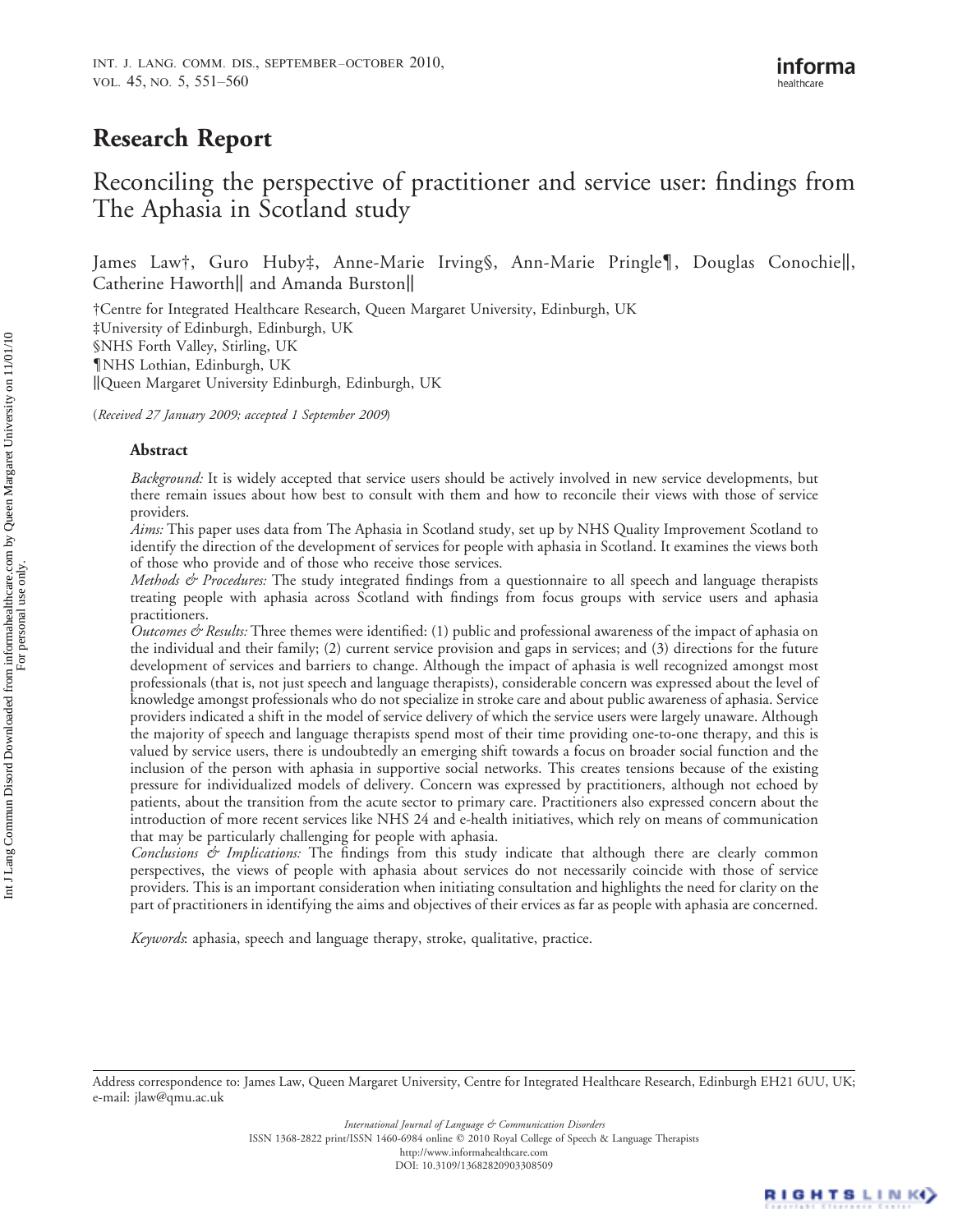### What this paper adds

What is already known on this subject

There is extensive research into the value of patient consultation. Recently we have come to know about the concerns of people with aphasia about the impact that aphasia can have on their lives and about the services they receive.

#### What this study adds

The study is one of the first to address service change from the perspective of both practitioner and service user. Although Speech and Language Therapy practice is moving towards a more functional approach emphasising social inclusion as much as one-to-one language therapy, this is not reflected in the expectations of service users whose concerns often focus on the level of public awareness and professional knowledge of aphasia. Practitioners expressed concerns about the impact on people with aphasia of transitions between services and of new developments in care for people with long term conditions.

### Background

The nature of services for people with aphasia has been a subject of considerable discussion over recent years. Widespread variability in service delivery has long been identified at a local (Jordan 1991), national (Mackenzie et al. 1993), and international level (Katz et al. 2000). Decisions about the organization of services appear to vary across localities although the majority of studies conclude that service levels are well below that recommended by the literature and that there has generally been a shift of resources away from aphasia provision altogether towards dysphagia services (Code and Heron 2003). There has been marked shift in the outcomes measured from 'utilitarian functional communication' towards outcomes denoting social and psychological functioning (Holland and Thompson 1997), although the focus largely remains a function of practitioner choice (Greener and Grant 1998). Indeed outcome measurement often serves as a proxy for the intervention approach adopted, practitioners adopting measures which they consider to best map on to the aims of their therapy (Petheram 1998, Hesketh and Hopcutt 1997, Simmons-Mackie et al. 2005).

One of the key questions in the delivery of services is the role played by the service user. Participation in external activities of any sort can prove to be a real challenge to people with aphasia (Howe et al. 2008) and this can be particularly problematic when it comes to accessing healthcare generally (Hartley 2003) and primary care more specifically (Law et al. 2005). Nevertheless, most of the barriers and facilitators are similar across context. They include respect, time, supplementary communication support, etc. We know less about the precise nature of the services which people with aphasia value most although attempts have been made to develop methods to do this (Horton *et al.* 1998).

## The policy context

In recent years there has been a pronounced shift in the way in which policy-makers have come to look at the management of chronic conditions such as stroke and specifically the pressure for much of the care to be delivered in the community and at home (Scottish Executive 2005a, 2005b). This shift has been driven by the rising number of people with long term chronic conditions, the democratization of medicine, the pressure for the individual to manage their own care and, more generally, the better integration of services (Scottish Executive 2005b). The focus of services Thus, changes from treating individuals to providing individuals with the right sort of information and support to best help them look after themselves. 'Person-centred care' suggests a renegotiation of the relationship between service user and professional. It emphasizes both the need for individuals to make decisions about their own care and the supportive role of social inclusion, for example, in the role that family members and those in other social networks (church, clubs, etc.) can play in supporting the person with the disability (Innes et al. 2006). This is a relatively easy concept to advocate but one which is much more difficult to realize from the position of both the service user and the professional, especially when the communication between the two is affected, which, by definition, is the case for people with aphasia. This shift in emphasis has become a focus of many of those working with people with aphasia (Pound *et al.* 2000).

Within this context, The Aphasia in Scotland study was commissioned by NHS Quality Improvement Scotland (QIS) in early 2006 to look at both the impact of aphasia on the individuals with aphasia and their families, and emerging models of practice for the management of aphasia following stroke. The research questions addressed by the present paper are as follows:

. To what extent are recent shifts in evidence-based policy and practice reflected in speech and language therapists' (SLTs) practice in aphasia?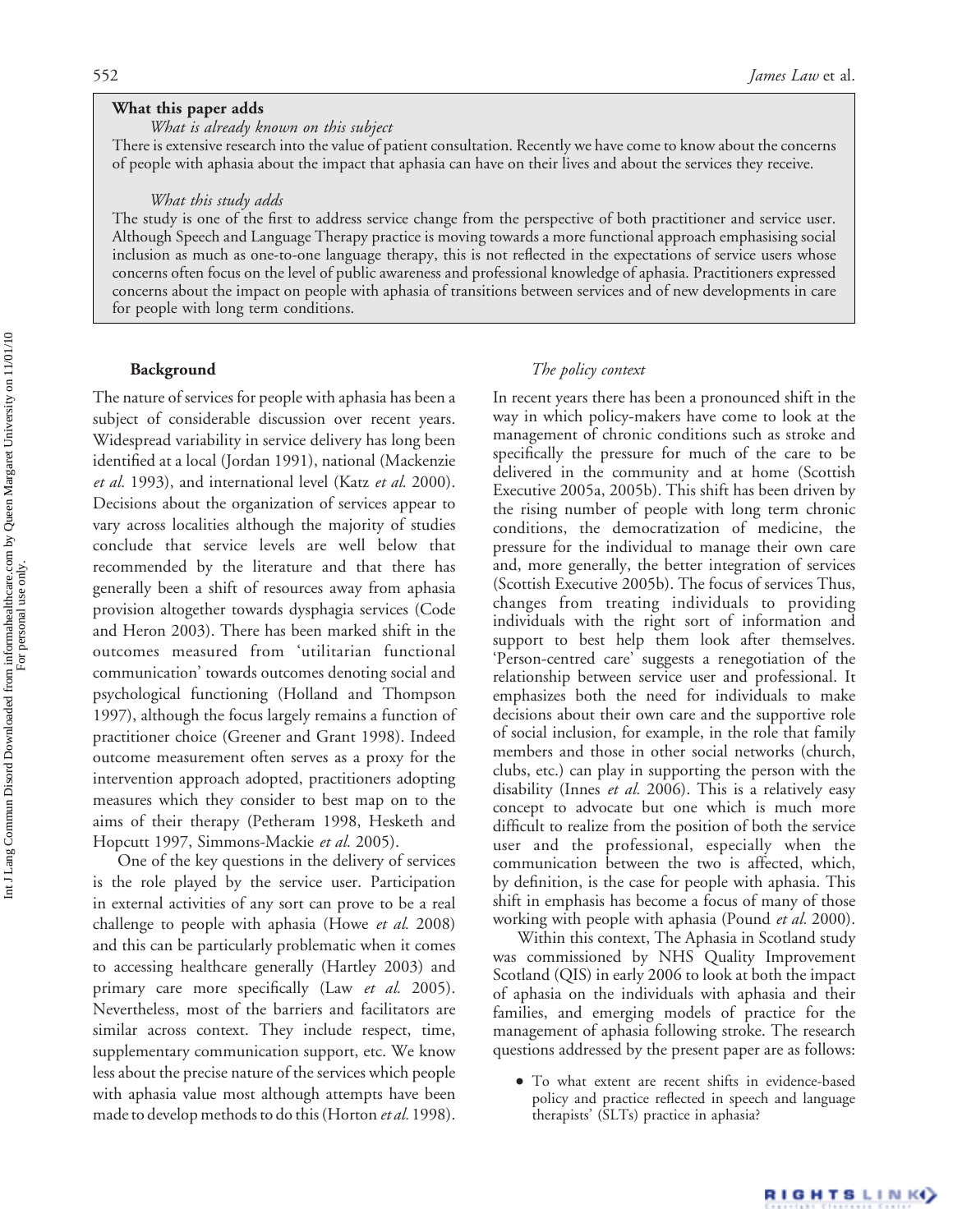. To what extent were recent changes in service development reflected in the expectations of service users and other practitioners?

#### Methods

The study adopted two different approaches to data collection; a survey of current and emerging practice amongst SLTs and a series of focus groups with aphasia practitioners and with people with aphasia. The survey, which is not the main focus of this report but is available in full elsewhere (Law et al. 2007a), focused on current speech and language therapy practice and on where speech and language practitioners saw the field developing in future. The two elements were linked in the original study to examine the impact of current and emerging practice in speech and language therapy on both other professional groups and on the service users themselves. The different methodologies were adopted to reflect the nature of the enquiry and the communication needs of the target groups. Thus, the survey methodology was appropriate for a large data collection exercise of a standard set of practice parameters where the majority of the responses were clear-cut. Experience of aphasia and service delivery particularly do not necessarily lend themselves to this type of enquiry because the parameters may be much less transparent and a survey is likely to present challenges for people with aphasia. The focus group provides additional value for the practitioners because they were able to interact with one another, discussing scenarios, etc. Qualitative methodologies have been widely used in health services research for many years now and are particularly well suited to the type of inductive exploratory enquiry needed in the present study (Shi 2008). It is important to stress that the survey and the focus groups were linked. The topic

guides for the focus groups were based on the findings from the survey and discussion with the project steering group and the experienced service user group. The topics included were the experience of living with aphasia, the experience of services both in hospital and in the community, why services are important (which elements were well received and what was missing), how family and friends are involved, and future changes and improvements to services).

#### Participants

A range of different participants involved and these are summarized in Figure 1. Three categories of respondents were as follows:

- The survey of SLTs.
- . The 'aphasia professionals' or professionals specializing in working with people with stroke in general but with experience of people with aphasia such as speech and language therapists, physicians, nurses, social workers, physiotherapists, occupational therapists and therapy assistants.
- . The service users (people with aphasia).

There were three focus groups of aphasia professionals  $(n = 21)$  drawn from across Scotland. They were selfselecting according to expertise, interest and availability. Commonly they were associated with a single service and included those working in acute facilities and in the community. These three groups met on one occasion. There were three focus groups of service users. These were set up with the help of local voluntary organizations and a local speech and language therapy service. A purposive sampling approach was used to tap into the experience of stroke from the perspective of people of different gender, age, health board and geographical setting (for example, rural, urban). Each



Figure 1. Participants in The Aphasia in Scotland study.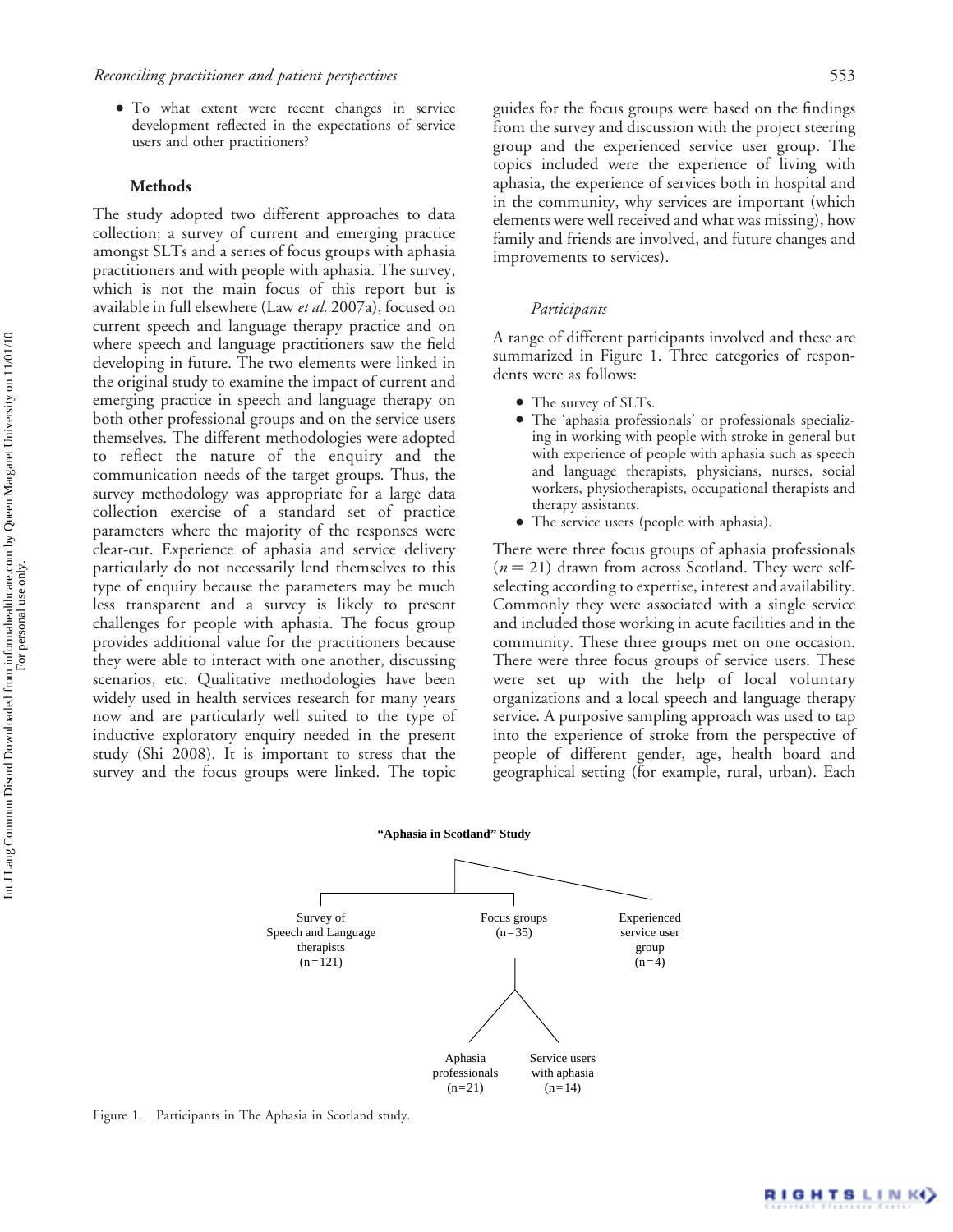group met for one hour on three occasions to discuss predetermined topics. Each group was held in a different health board area in Scotland. Group members came from both urban and rural locations, with one group concentrating on experiences of rural care. In total, fourteen service users attended the three focus groups: eight men and six women. There were two women in each group. Participants were aged between 33 and 76 years old. The group ranged from being 9 months post-stroke to 14 years post-stroke. There was a range in severity of aphasia in each group. Four carers provided communication support for their spouses. The majority of participants were recruited through known charity groups, with only two participants being recruited through NHS speech and language therapists.

## The Experienced Service User Group

Four additional service users with aphasia were termed the 'experienced' service users because they had all been involved in representing the views of service users with aphasia in the past. They were recruited through the voluntary sector and contributed to the development of materials, advised on recruitment and the detail of the focus groups. The Experienced Service User's Group was not part of the focus groups but contributed by overseeing and validating the work of the project. 'Aphasia friendly' materials were used throughout the discussions of this Group, as they were in the focus groups, to provide supplementary information prior to and during discussion groups.

## Ethical approval

The project received ethical approval through the NHS COREC approval system and through the Research Ethics Committee at Queen Margaret University.

## Analysis

Responses to the questionnaire were coded and analysed in SPSS v14. Free text was also included and analysed thematically. The focus groups were transcribed and coded by two of the research team (A. B. and C. H.) using a coding frame agreed with the project management group and the experienced service users group. Codes were then analysed thematically (Ritchie and Spencer 1994).

#### Results

Three principal themes were identified:

- . The impact and implications of aphasia for the individual and their family.
- . Current service provision and gaps in services.
- **1** *James Law* et al.
	- . Directions for the future development of services and barriers to change.

The practitioners and service users consulted exhibited differences in their prioritization of issues, reflecting their different relationship to the service system. For example, the service users focused on their experiences of stroke and specific services that they had accessed, while the SLTs emphasized the services that they provided in terms of the issues they faced and skills they needed. We did not explicitly test for differences between speech and language therapists and the other aphasia professionals.

## The impact and implications of aphasia for the individual and their family

Unsurprisingly, service users highlighted the challenges associated with the experience of aphasia following stroke, particularly on their well being.

I had a lot of trouble asking where I wanted to go on the bus, because I didn't know how the bus pass system worked. I just got on the bus and walked up past the driver and got a seat, and he shouted down the bus. Is he shouting at me? Your mind is all jumbled up and you can't take it in that you have done something wrong. Um ... and eventually a woman sitting in front of me said you have got to get a ticket from the bus driver. I mean it was difficult because you couldn't ... at least I couldn't ask ... tell the driver where I wanted to go. I just said [location] but I didn't say where I was wanting to go in [location] ... . (person with aphasia)

There are a number of such comments and these are broadly in line with the developing body of literature on the subject (Parr *et al.* 1997). These can be separated into three further subthemes, those that are communication specific and those that are rather more generic:

- . The ability to understand the communication of others, for example keeping up with conversations, watching television and following jokes;
- . The ability to express themselves, for example asking for things, talking on the telephone, telling a story, etc.
- . The ability to carry out everyday tasks associated with literacy and numeracy.

When asked to identify the major changes to their lives, people with aphasia cited everyday activities such as difficulties associated with doing crosswords, reading and watching television etc and they stressed the changes to social aspects of their lives and particularly friendships (keeping in touch through telephone or email) and on their relationship with their partner and family. Many of their concerns could be considered an indirect effect of their communication difficulties, for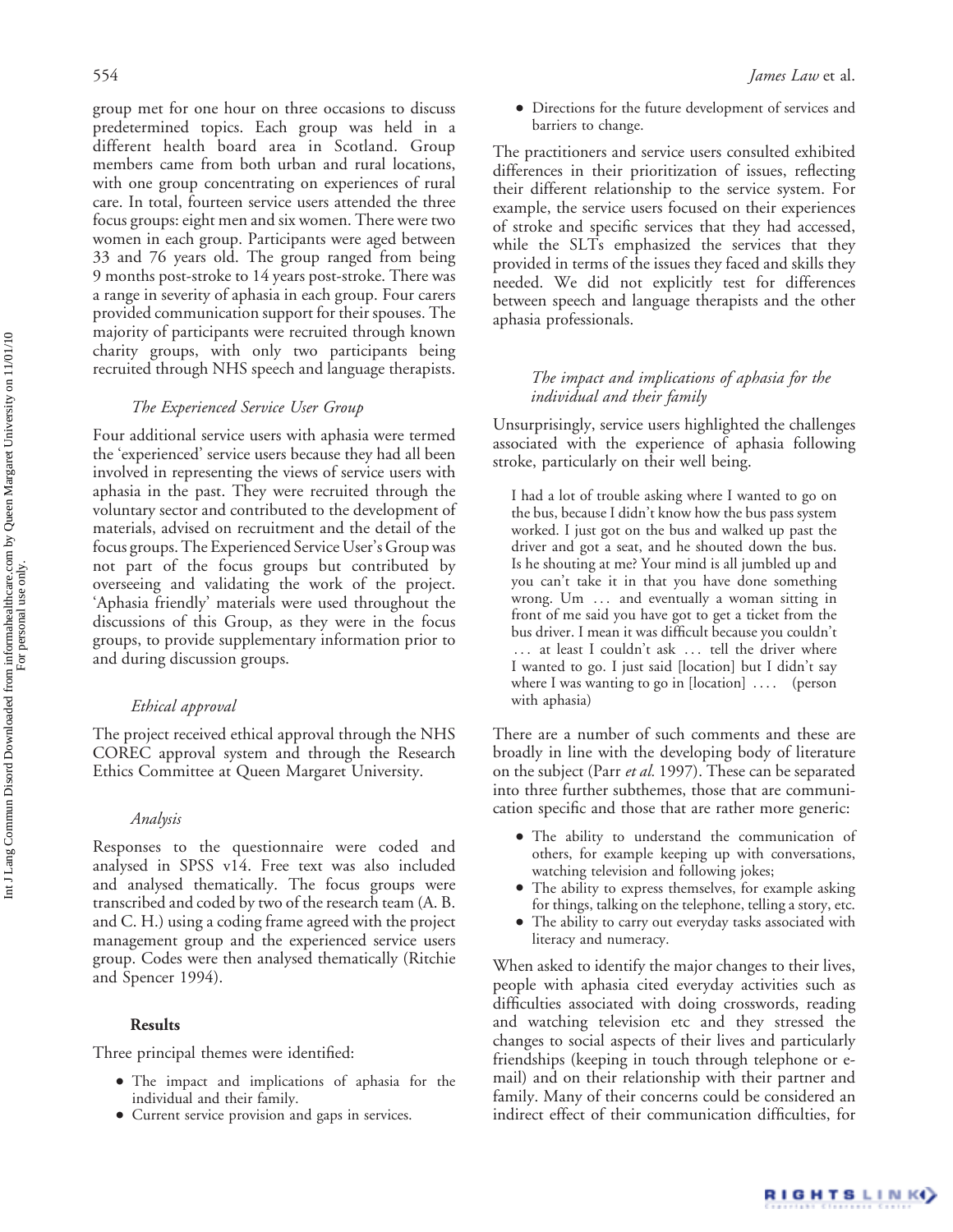example on their work, their finances and on family life generally.

Among the aphasia professionals, regular support from SLTs for other professionals was still seen as an invaluable aspect of services both to the service users and to service providers.

I don't think I could do my job without it (joint working with SLTs), for people with aphasia, not do it effectively. (social worker)

One of the most striking concerns expressed by both those with aphasia and the aphasia professionals was the lack of public and professional knowledge about aphasia and the effect that this has on the individual's behaviour. This affects access to services but also impacts on the response people with aphasia get in some care settings. For example, a number felt that hospital nursing staff often did not know about aphasia or were too busy with tasks and were not able to spend time communicating with them. This tended to have a negative effect on their experience of care and their ability to express their basic needs. This was even more pronounced amongst the public. Simply put, too few people know anything about aphasia, increasing the risk of social stigma.

#### Current service provision and gaps in services

## The service user's perspective

The service users were generally very positive about the SLT and other services that they had received and the role that these played in their recovery.

I cannae speak highly enough of the [SLT service] because when I came out of hospital I got speech therapy three times a week, once at the hospital, twice a week they came out to me ... and they do everything with you ... you do sums ... you do reading ... that was through the outreach rehabilitation services. (person with aphasia)

That said, the availability and timing of provision were of concern, with services perceived by many to be provided at the convenience of those delivering the therapy services, not the service users themselves. Many service users expressed their anxiety about the way in which they had initially accessed services and specifically the fact that they and their families found it so hard to find out what was wrong with them.

I didn't get a lot of information, no. I would have liked to have been told if there was anything I could do to help. (carer)

This is not simply a matter of providing information but of making it available when it can best be used and when service users and their families are 'ready' for it.

Some service users indicated that they felt that therapy should be available when people are able to make use of it and commented that they may not have been ready for it at the time it was offered.

There is just the whole thing that was four and a half years and now can let's go.

It's taken you four and a half years to get to the point of being ready for some of that (therapy input)? (research team)

Aye, aye. (person with aphasia)

Some respondents discussed the way that therapy was delivered, for example, in groups or one to one. Those who had experienced both forms of therapy provision indicated that, while they had enjoyed both, they felt that they benefited more from the latter.

I would like to see more one to one Speech Therapy. The classes (group work) were good but now that I am looking from where I am, I just see how much more I could have got out of one to one. (person with aphasia)

There were more mixed views on the way in which services were introduced and withdrawn and the extent to which service users were included in the decision making process. Many people indicated a preference for therapy provided within the home as this eased pressure on them and also on their family to take time off work and attend appointments, especially for those living in rural areas. Finally, it was a relatively common experience amongst our respondents for people with aphasia not to feel included in their overall care management.

Many service users were very positive about their experience of a wider range of facilities provide by public and third sector (voluntary) services provided. This applied to both social support, that is, meeting other people in the same situation and practical support such as having access to cards carried by the person with aphasia which explain to others about aphasia and widely considered a helpful way of improving routine communication. These are the size of a credit card and are produced by a number of different agencies. They are often made up specifically for the individual concerned. There was a preference for aphasia specific groups rather than more generic stroke support groups, and. where feasible, for balancing groups in terms of age. That said, it is important to acknowledge that we recruited people for our focus groups through these more specialized groups and this may have affected this interpretation.

For personal use only.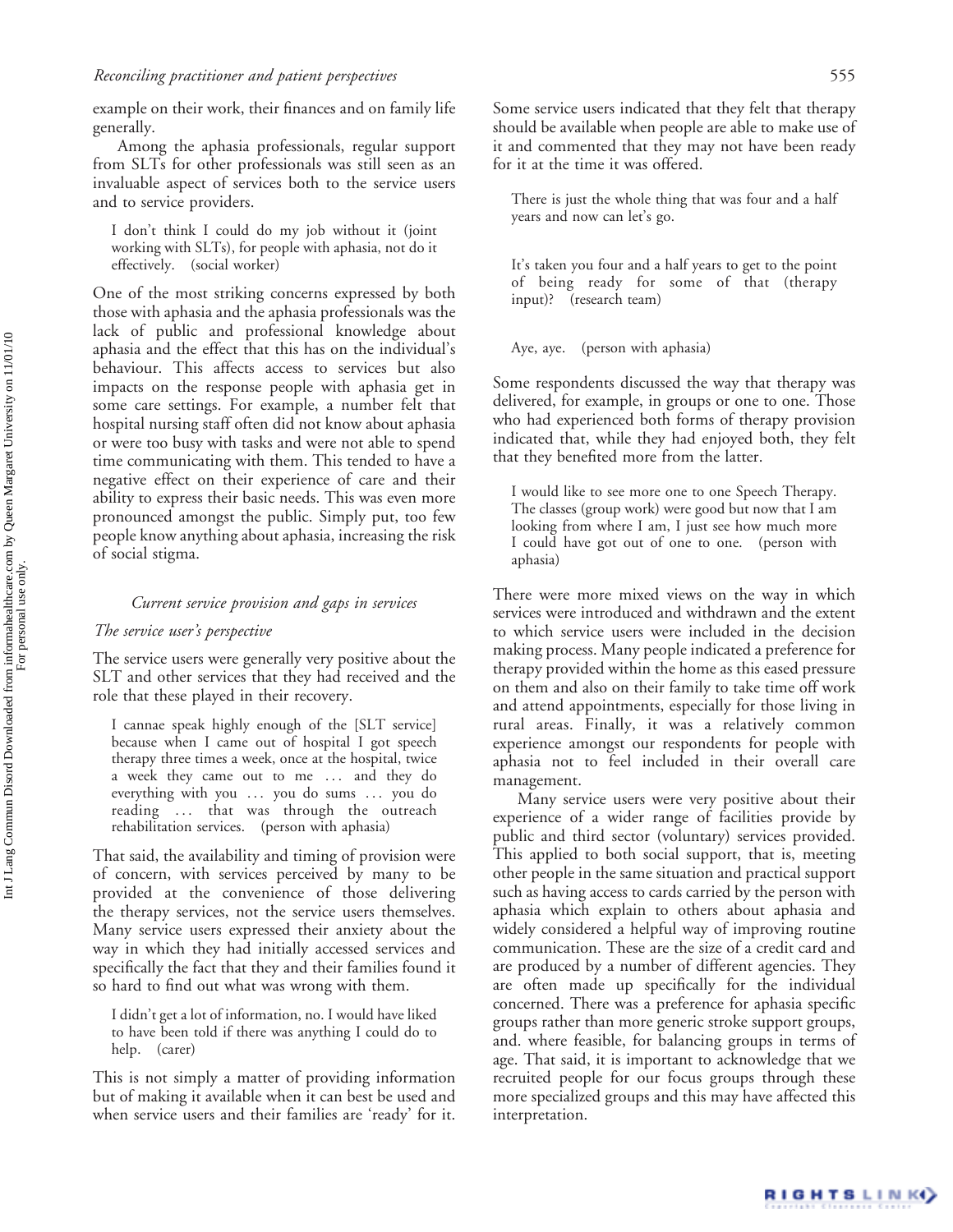## The professional's perspective

The speech and language therapist perspective is best captured in the result of the survey carried out as a part of this project. The reporting here picks out elements of the findings from the questionnaire to reflect the foregoing discussion. The full results are reported in (Law et al. 2007a).

The majority of the responses of those SLTs working in the acute sector (78%) indicated that therapists saw patients two or more times a week while the majority of responses for those in the community sector (84%) indicated that therapists saw patients once a week or less. By far and away the most common form of work is individualized one to one work with 92% of respondents saying that they frequently used this approach. Group work was less common with only 4% reporting this activity frequently and 76% of respondents indicated that they sometimes or rarely used this approach and 9% never using it. In contrast, delivering therapy through other family members and other professionals, was reported to be used frequently by 49%, seldom/rarely by 39%. Other therapeutic approaches, such as that focusing on the communication skills of the family, functional communication tasks, life issues, emotional support and giving advice or educating practitioners, were also cited.

Two other indices of the shift towards a broader more 'social' model of therapy were adopted, namely the use of referrals to the charitable sector and the involvement of the patient in personal goal setting within the clinical context. When asked to indicate to what extent they actively linked their patients up to charitable organizations such as Speakability, Chest, Heart and Stroke Scotland/Association, etc. 19% of SLTs said that they did so frequently, 45% sometimes but 29% indicated that they rarely or ever did this, suggesting that this is by no means a routine procedure. The survey explored the use of goal setting, key to the active involvement of service users in their care. Eighteen per cent indicated that they involved their clients in goal setting most of the time and only 9% said they rarely or never did so. Asked to comment on factors that determine whether an individual would be involved in goal setting, SLTs cited level of communication difficulty as the most common factor (60%). One respondent mentioned that severe communication difficulties, especially related to receptive language skills could 'make it difficult to discuss what they would like to work on'. A 'lack of insight', 'knowledge of prognosis', 'awareness of own difficulties' and 'insight into communicative abilities' and motivation were also cited. By contrast, respondents noted that 'eagerness to participate in therapy', 'level of interest and commitment to therapy' and

understanding of what was meant by 'goal setting' increased the likelihood of it being effective as a strategy. Characteristics of individual service users played a considerable role in the development of all aspects of service delivery. Twenty per cent of respondents felt that therapy intervention may vary in response to the differing needs and lifestyles of people of different ages, including being of working age and wishing to return to work or a desire to drive again. Many expressed concern about the level of support available for family members. Some professionals felt that they did not have adequate time and resources to support families fully.

I think we struggle as well, even in hospital, to support carers and to give the carers adequate information and advice about communicating with their partners, mothers, fathers, with aphasia. (speech and language therapist)

Finally, the aphasia professionals and the SLTs commented on the value of 'aphasia friendly' materials for communicating with service users e.g. for appointment letters, discharge information and the type of 'easy to use' information cards the size of a credit card referred to above. The benefits of specific resources such as the Stroke Talk Book (Cottrell and Davies 2006) to explain hospital procedures and the Stroke and Aphasia Handbook (Parr *et al.* 2004) for more general issues pertaining to stroke. Interestingly, the service users did not comment on the use of such materials and it was not obvious whether they had not experienced these resources, did not value them or simply took them for granted.

When asked to identify barriers to the introduction of services, resources were one of the most commonly identified by SLTs as affecting the provision particularly of intensive therapy, training and equipment. Time was cited by 17% of respondents as a barrier to the introduction of service change, where many felt that 'there is insufficient time to take forward developments' and that time was necessary to 'allow SLTs to carry out audits or projects that would lead to change' or to 'review the evidence base, plan changes, evaluate changes, listen to service users and carers'. Resource pressures were also identified from the demand for dysphagia services. For their part, the aphasia professionals highlighted the importance of structural boundaries between hospital and community services which meant that some professionals based in hospitals could not visit people at home, often leading to a gap following in-patient discharges or a sharp discontinuity in service provider. They stressed the limitations of working within an inpatient setting in terms of providing for the service users' wider needs and the specific challenges of a very rural caseload, where caseload numbers can fluctuate and access can be a challenge.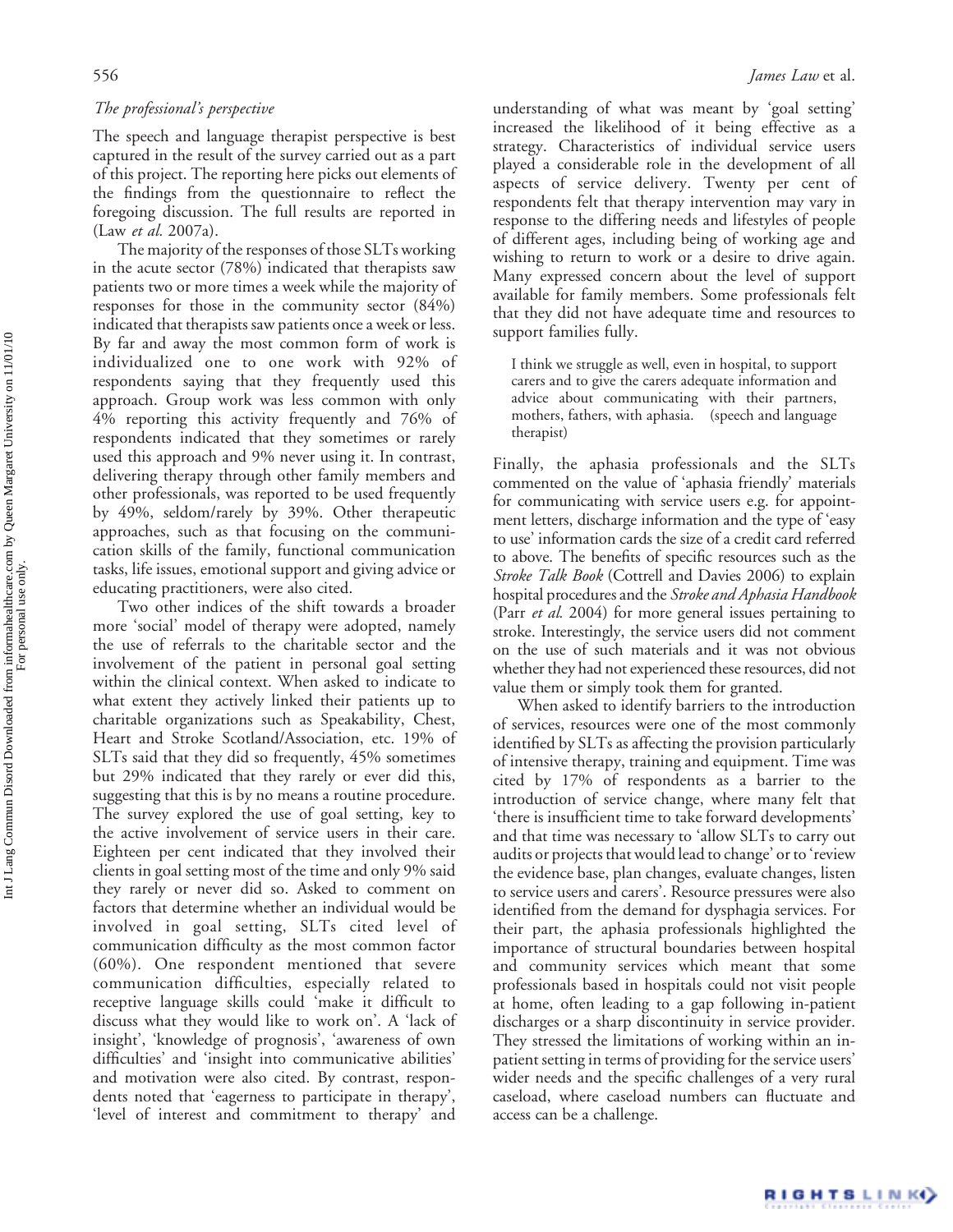## Directions for the future development of services and barriers to change

Our findings suggest that there are moves towards increasing service user participation in service development. But this is not true everywhere. For example, only 16% of SLT respondents indicated the increasing emphasis on patient centred service provision with more time spent 'discussing patient needs, expectations and wishes in therapy' and 10% highlighted a shift to working more commonly on aspects of functional communication and the provision of support to families. Similarly, some respondents mentioned a shift towards an 'impact'-based model of treatment, looking at the consequential impact of the resulting difficulties and on 'living with aphasia' and especially the increased inclusion of family members in the treatment process rather than treatment of the existing symptoms. Other examples of recent changes identified by respondents were increased working with other professionals, increased links with outside organizations and increased inclusion of people with aphasia in service planning and training.

When asked what would make the greatest difference in the next five years, a fifth of SLT respondents indicated that increased staffing levels (SLTs and support staff) would make the greatest improvement in services. Many indicated the need for a more relevant evidence base. Given that a substantial proportion of our respondents (just under fifty percent) reported that they had been involved with a project or new initiative concerning people with aphasia this seems feasible. Others felt that more specialist services were needed, such as 'local SLT leads in aphasia specifically' or 'creation of specialist posts that are specific to stroke'. Improvements in service provision within the community and for longer term provision was also mentioned, with many respondents feeling that an increase in care once the person is at home is a necessary improvement. Increased support groups, outside organizations and support for everyday living, such as accessible college courses and giving advice to workplaces were similarly highlighted as important developments. Interestingly only 10% of respondents identified access and equity of services was as important, such as improving transport and providing equal service provision across differing geographical areas and therapy settings. A slightly smaller proportion (8%) felt that increased awareness of aphasia across service users, professionals and the general public would be an important service development. Service user choice regarding service development was also identified as a need by some. Of course, one of the key issues when it comes to change is who is in a position to make such

changes. Over 90% of respondents indicated that individual SLTs made such decisions, closely followed by SLT managers with only a third saying that others outside the profession had input into the decision making process. The potential for a change in practice would, therefore, appear to rest in the hands of the SLT practitioners.

The aphasia professionals stressed the need for increasing the capacity of stroke services more generally to ensure that all people with aphasia are treated within environments with a good understanding of stroke and aphasia. This was thought to be a more feasible option than training staff members in non-specialist settings. Service specific recommendations were also made, for example, for greater flexibility in the provision of appointments and the points at which individuals could access and re-access services and a greater degree of continuity of professionals across settings to ease transitions and fill current gaps that exist between services. Greater emphasis needed to be placed on training families about aphasia and on the provision of psychological and complimentary therapies to assist with concomitant mental health problems such as anxiety, stress and frustration.

## **Discussion**

The findings have allowed us to address the research questions generated for the study namely: To what extent are recent shifts in evidence-based policy and practice reflected in SLT practice in aphasia? and To what extent were recent changes in service development reflected in the expectations of service users and other practitioners? To the former, the answer is clearly that practitioners are aware of recent shifts in practice and, while there has been a general movement towards, for example, more functional outcomes, practice has not changed substantially in most cases. To the latter there are clear indications that the aphasia professionals had developed an appreciation of the role of speech and language therapy as a profession supporting other staff in their communication skills as well as providing intervention to the individuals with aphasia themselves. As far as those with aphasia are concerned the picture is more complicated. They did not seem to be aware of services changing and indeed appeared to favour the more traditional one to one model. They greatly valued the input they received from their speech and language therapist and other members of the rehabilitation team and were generally very positive about what they had received, only concerned about the amount of contact they had and the way that it was introduced and withdrawn rather than the nature of that input or the way that it was delivered.

For personal use only.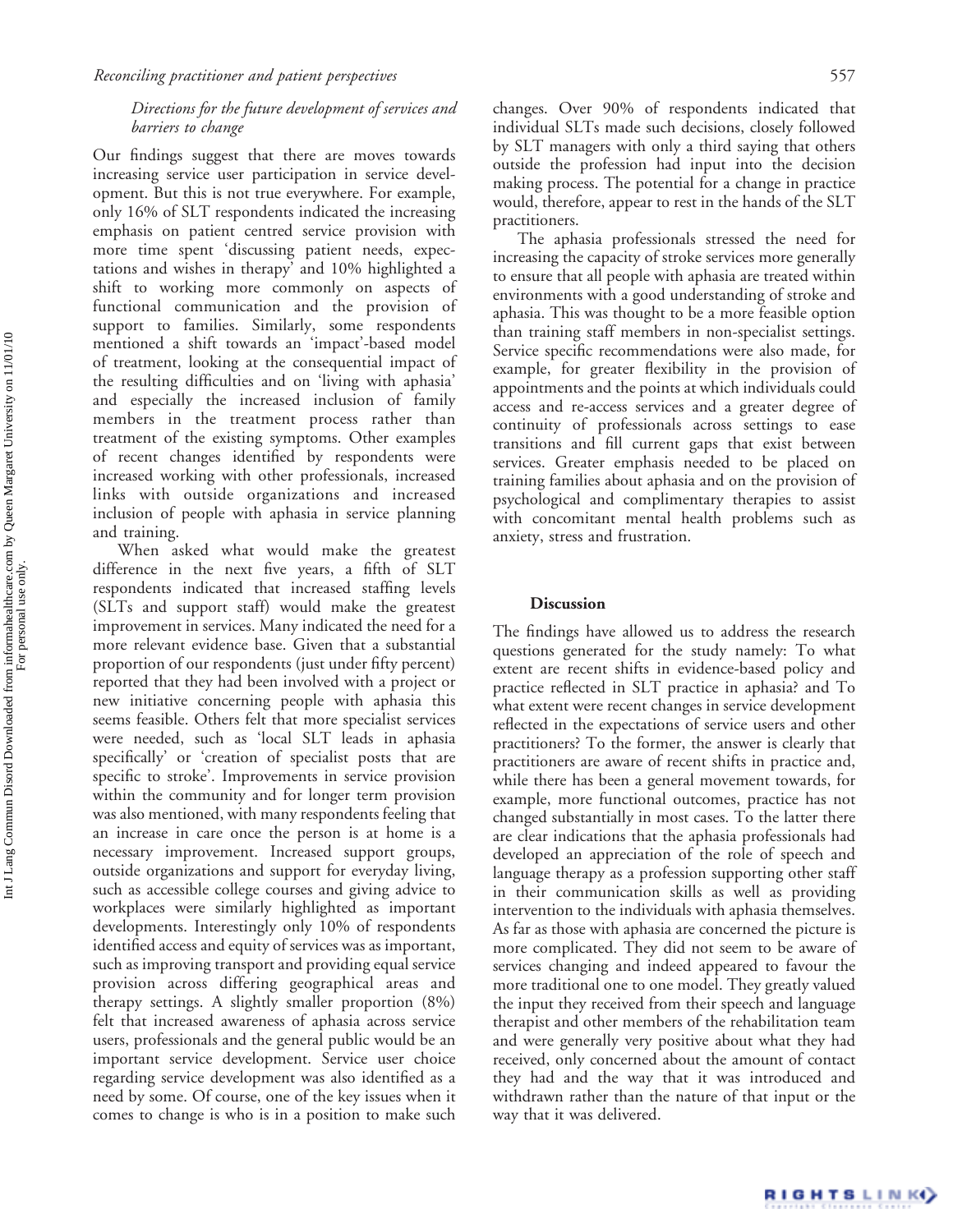The findings confirm the serious, pervasive and long term impact of aphasia following stroke on the individual, on their families and those in their immediate environment—from their spouse, their friends and their grandchildren through to those providing care in the health and social care sectors and to the person who serves them in their local shop. If practitioners, whether they be in the health, social or charitable sectors, cannot communicate effectively with their clients they are likely to find the provision of effective intervention and support difficult. To this extent, aphasia is similar to a number of other conditions which have associated communication support needs (Law et al. 2007b). The impact of aphasia is not, of course, confined to speech, language and communication skills. People with aphasia often feel depressed and distressed and are commonly in need of psychological services to assess and treat issues associated with mood, cognition and psychosocial concerns (Townend et al. 2007). Inevitably the complexity of the impact has considerable implications for those providing services.

This study focused on the expectations of service provision from the perspective of both service user and practitioner. SLTs are aware of the pressure to involve service users more fully in the services that they provide although the number of those who had substantively changed their practice in this direction remained comparatively small. Our data also points to a real dilemma for both practice and policy in aphasia care. On the one hand, there is evidence that many SLTs are aware of recent changes in approaches to service delivery, particularly the use of functional assessments and therapy which emphasizes social functioning. On the other, there continues to be an emphasis on language rehabilitation delivered on an individual basis,. This is particularly true within the hospital context but it is also true in the community and is broadly supported by the service users who personally favour one to one work. A real tension emerges between the practitioners, who sometimes deem one-to-one work as a less than efficient use of resources for patients with 'unrealistic expectations' about their recovery potential, and patients' expressed priority of this form of therapy when asked their opinion.

For SLTs, another tension arises between sustaining a high level of one to one contact and the time pressures created by supporting the family, improving collaboration with agencies in the community and facilitating 'access' more generally. Traditional models of practice comprising direct behavioural intervention fostering speech and language skills in individual or group contexts continue to co-exist alongside the newer, perhaps more person centred, approaches which emphasize the planned re-integration of the person with aphasia into their communities (Duchan and Byng 2004). Although it is evident that this means more of the latter, it is not so obvious that there is a corresponding reduction in the former. This suggests that, while there is an awareness of the value of the shift, therapists often find it difficult to reconcile these competing interests. While SLTs often indicated that they were aware of these issues there was less evidence that this was reflected in their practice. In fact, to a great extent, SLTs appeared to be adhering to an individualized model of therapy provision, adding activities to that model and then expressing concern that they were not able to manage their caseloads. They maintained that one solution is to increase the number of therapists although another is obviously to do less one-to-one work and place greater emphasis on training and other more indirect models of service provision. Many service users were also committed to this one-toone model and were wedded to the idea of getting better, an expectation that the SLTs often recognized as unrealistic. Given the professional autonomy expressed by therapists, the need to reconcile these pressures would appear to come down to individual rather than managerial decision-making.

We found relatively little reference amongst the service users to an awareness of these more functional and indirect forms of service delivery. This may reflect a bias in the experience of those involved in the study or that they were simply not aware of the additional activities that are being provided and may subsume them all under 'one to one therapy'. Thus, it may be that our focus groups did not pick up this shift in activity or that, when service users indicate that they were receiving one to one input, this was in fact along the lines of the social model, that is, about building social networks.

The one factor which all contributors appeared to be united over was the lack of public and professional awareness of aphasia.. Greater awareness would almost certainly reduce the individual's experience of disability, but it also has legal implications. Under the Disability Discrimination Act 2005 (H. M. Government 2005) all service providers have a duty to provide a 'reasonable adjustment' to enable a disabled person to access their services. This refers not only to making changes to the physical environment (the installation of ramps, rails, etc.) but also to adapting the ways that services are delivered. The latter has a direct consequence for people with aphasia who, as our focus groups show, experience considerable difficulties in accessing the services that they need. In the light of this legislation, and in line with the views of a number of service providers and people with aphasia, there is a case for making communication access training compulsory for all staff working in the public services in a way that training associated with 'moving and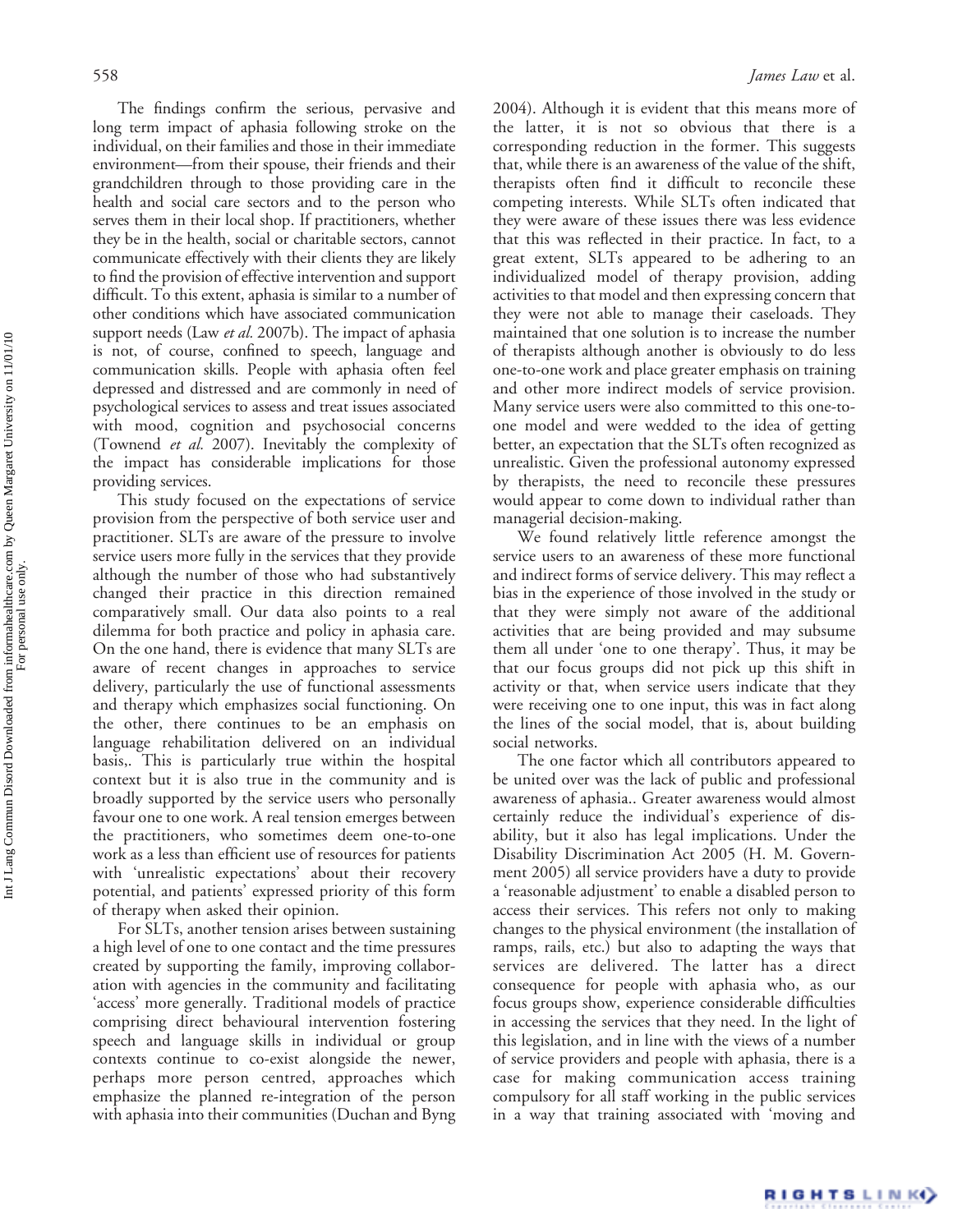handling' and 'child protection' have become obligatory over recent years. Such resources are already available for those working with people with aphasia (Parr et al. 2006) but have, to date, tended to be directed towards health and social care staff. Clearly the issues associated with communication access go far beyond the needs of people with aphasia and are equally relevant to the training needs of a wide variety of service providers. Communication access has already been accepted as a right for those with sensory conditions, for example in the provision of a wide variety of statement of intent in the state legislatures in the United States and elsewhere, although few are as inclusive as that for the government of Victoria in Australia (Department of Premier and Cabinet 2009). The implications of such a move would be considerable for people with aphasia but would be equally relevant for those working with people with a host of other communication related conditions for example those with learning disabilities, mental health problems and those who are not able to communicate readily in English.

## Limitations of the present study

This study was set up to explore the nature of developing practice with regard to the provision for people with aphasia following stroke with a specific emphasis on the provision of speech and language therapy. It drew upon three different sources of information (SLT, patients and other practitioners) using two different methodologies (survey and focus groups). Although the number of respondents to the questionnaire was relatively high, those for the focus groups were much lower and their comments should be seen as indicative rather than representative of the populations from which they were drawn. For example, care needs to be exercised in assuming that the recommendation of one-to-one therapy holds for all people with aphasia. Although a range of respondents was identified the numbers were too small to be able to separate out further the views of sub-groups of participants. Thus, we cannot readily identify the needs of those who had their strokes many years ago from those that had them recently or those who have had more severe aphasia from those with less severe manifestations. It is also important to note that the study did not focus on the views of carers except in so far as they contributed to the views of their partners with aphasia. This would have been interesting but impractical given the nature of the study. The present report focuses on the consistency of the views of service providers and users and in particular looks to reconcile what the different groups say about the needs of the latter. The fact that we did not use an identical

methodology means that the comments made are not necessarily in response to the same questions, at times making interpretation difficult. Survey methodology would not have been appropriate for many of the service users given the nature of their communication and cognitive skills. Although it is possible to be reasonably confident about the response of the SLTs, given the way that the sample was constructed, it is always possible that there would be another set of responses which could be derived from focus groups constituted in a different way.

#### Conclusion

The impact of aphasia is now well-documented but there remain issues about the way that services are delivered. A series of societal and professional drivers are currently impacting on practice. There is a general awareness of new roles as a feature of future service delivery, especially for those working in the community, but, for many, individual practice has yet to reflect this change. One of the key issues in judging changing practice is the identification of the levers for that change. On the one hand the literature may point in a particular direction, while on the other there may be pressure from other clinicians and services users to function in a recognizable and familiar fashion. Our evidence suggests that SLT practitioners consider that they are largely responsible for their own decisions in this respect. This has all sorts of positive consequences in terms of the autonomy of the professional and their response to the needs of their clients. However, it does require the practitioner to manage the pressure to both change and to stay the same, to focus on social exclusion while providing one to one therapy, to take on new tasks while not dropping the old ones. Thus, the practitioner is left trying to please all parties often without sufficient institutional support. Professional autonomy, especially for therapists who are not working closely with teams of other professionals, may potentially be quite isolating and may militate against the introduction of innovative service-wide developments.

#### Acknowledgements

The project team would like to acknowledge the contribution of all the health and social workers, particularly the speech and language therapists and the service users who were involved in this study; as well as the steering and project management groups and particularly the NHS Quality Improvement Scotland team, June Wylie and Michelle Richmond, who guided the project throughout. Declaration of interest: The Aphasia in Scotland project was funded by NHS Quality Improvement Scotland. The authors report no conflict of interest. The authors alone are responsible for the content and writing of the paper.

RIGHTSLINK)